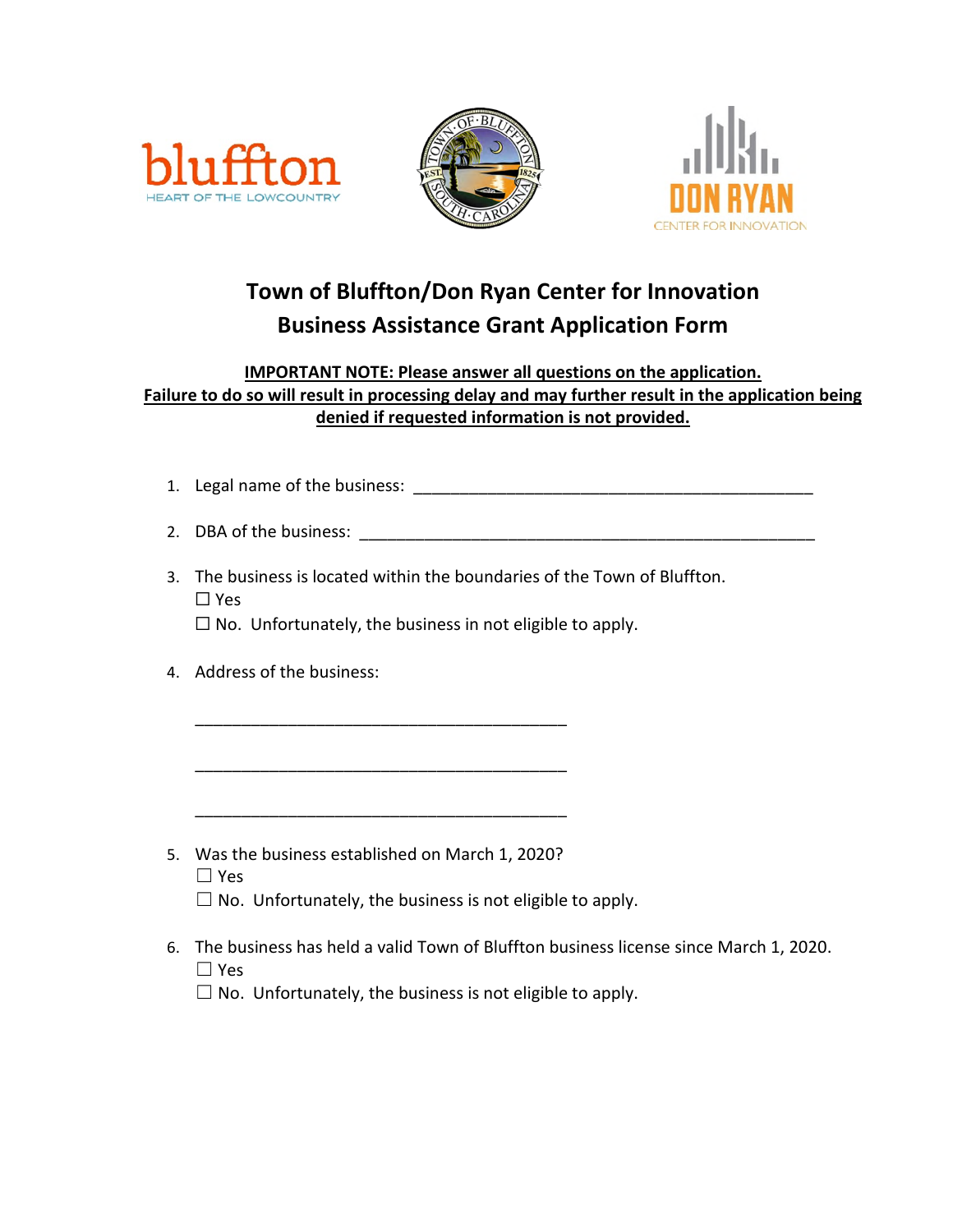| 7. Select the type of the business:<br>$\Box$ Sole Proprietorship<br>$\Box$ Limited Liability Company (LLC)                                                     | $\Box$ Partnership<br>$\Box$ Corporation |
|-----------------------------------------------------------------------------------------------------------------------------------------------------------------|------------------------------------------|
| Full first and last name of business owner:<br>8.                                                                                                               |                                          |
| 9. Full first and last name of authorized representative:                                                                                                       |                                          |
| 10. Employee headcount:<br>O On March 1, 2020: ____________<br>o Current: ___________                                                                           |                                          |
| 11. Total gross receipts by calendar year:                                                                                                                      |                                          |
| $\circ$ 2019 <u>\$</u>                                                                                                                                          |                                          |
| $\circ$ 2020 \$                                                                                                                                                 |                                          |
| $\circ$ 2021 \$                                                                                                                                                 |                                          |
| 0 2022 to date \$                                                                                                                                               |                                          |
| 12. Was the business included in any federal, state or local government orders to shut down<br>or modify business operations?<br>$\Box$ Yes<br>$\Box$ No        |                                          |
|                                                                                                                                                                 |                                          |
| 13. Has the business been approved for any of the following?<br>(check all that apply and note the amount)<br>$\Box$ SBA Paycheck Protection Program (PPP) Loan | \$                                       |
| $\Box$ Economic Injury Disaster Loan (EIDL)                                                                                                                     |                                          |
| □ Shuttered Venues Grant (SVOG)                                                                                                                                 | \$                                       |
| <b>Restaurant Revitalization Fund (RRF)</b>                                                                                                                     | \$                                       |
|                                                                                                                                                                 |                                          |
| <b>SBA Debt Relief</b>                                                                                                                                          | \$                                       |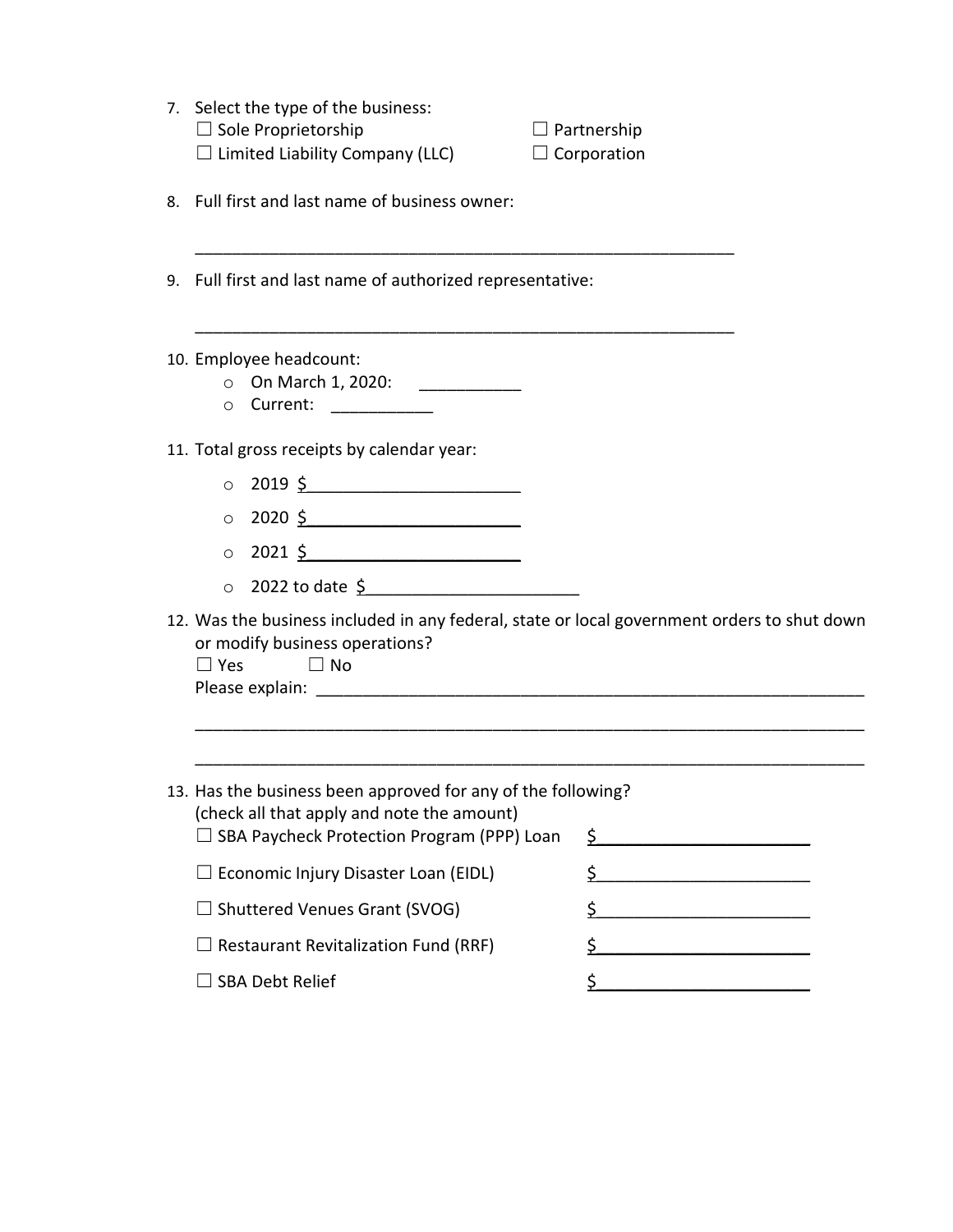- 14. Please indicate the Total Amount of Reimbursement Requested (Not to exceed \$20,000):
	- $\zeta$
- 15. Eligible Expenses
	- Not all categories may apply and are required.
	- Not all expense types need to be used within the category.
	- Enter information only in the categories that reimbursement is being requested.
	- For each category selected, complete the following:
		- o Type of expense
		- o Month (quarter if payroll) of expense.
		- o Brief description of expense.
		- o Whether or not the expense is
			- i. Outstanding (O) or
			- ii. Paid (P)
		- o If P (Paid), note where the funding come from.
		- o Amount requested to be reimbursed.

#### **Remember that for each expenditure being requested for reimbursement must have documentation in order to be considered.**

#### **Please use the following pages to enter the expense information for which you are applying for reimbursement.**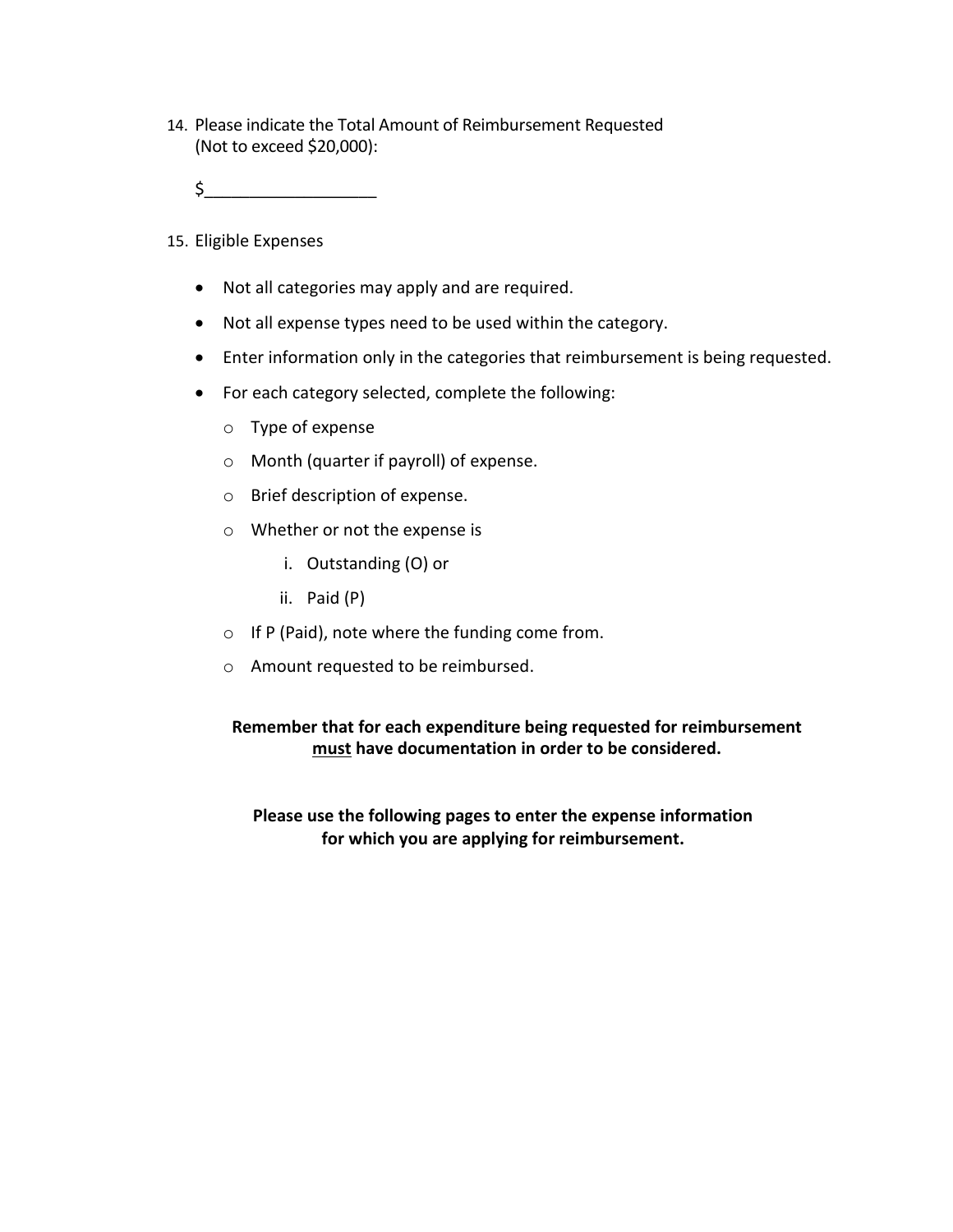### **Business Operations:**

| Type | $(M1 = Jan Q1 = Jan-Mar)$<br>Month or Quarter | <b>Brief Description</b> | Outstanding (O)<br>or Paid (P) | If Paid (P), where did<br>funding come from?<br>(Enter N/A if<br>Outstanding (O) is noted.) | Amount<br>requested to<br>be reimbursed. |
|------|-----------------------------------------------|--------------------------|--------------------------------|---------------------------------------------------------------------------------------------|------------------------------------------|
| N/A  | N/A                                           |                          | N/A                            |                                                                                             |                                          |
| N/A  | N/A                                           |                          | N/A                            |                                                                                             |                                          |
| N/A  | N/A                                           |                          | N/A                            |                                                                                             |                                          |
| N/A  | N/A                                           |                          | N/A                            |                                                                                             |                                          |
| N/A  | N/A                                           |                          | N/A                            |                                                                                             |                                          |
| N/A  | N/A                                           |                          | N/A                            |                                                                                             |                                          |
| N/A  | N/A                                           |                          | N/A                            |                                                                                             |                                          |
| N/A  | N/A                                           |                          | N/A                            |                                                                                             |                                          |
| N/A  | N/A                                           |                          | N/A                            |                                                                                             |                                          |
| N/A  | N/A                                           |                          | N/A                            |                                                                                             |                                          |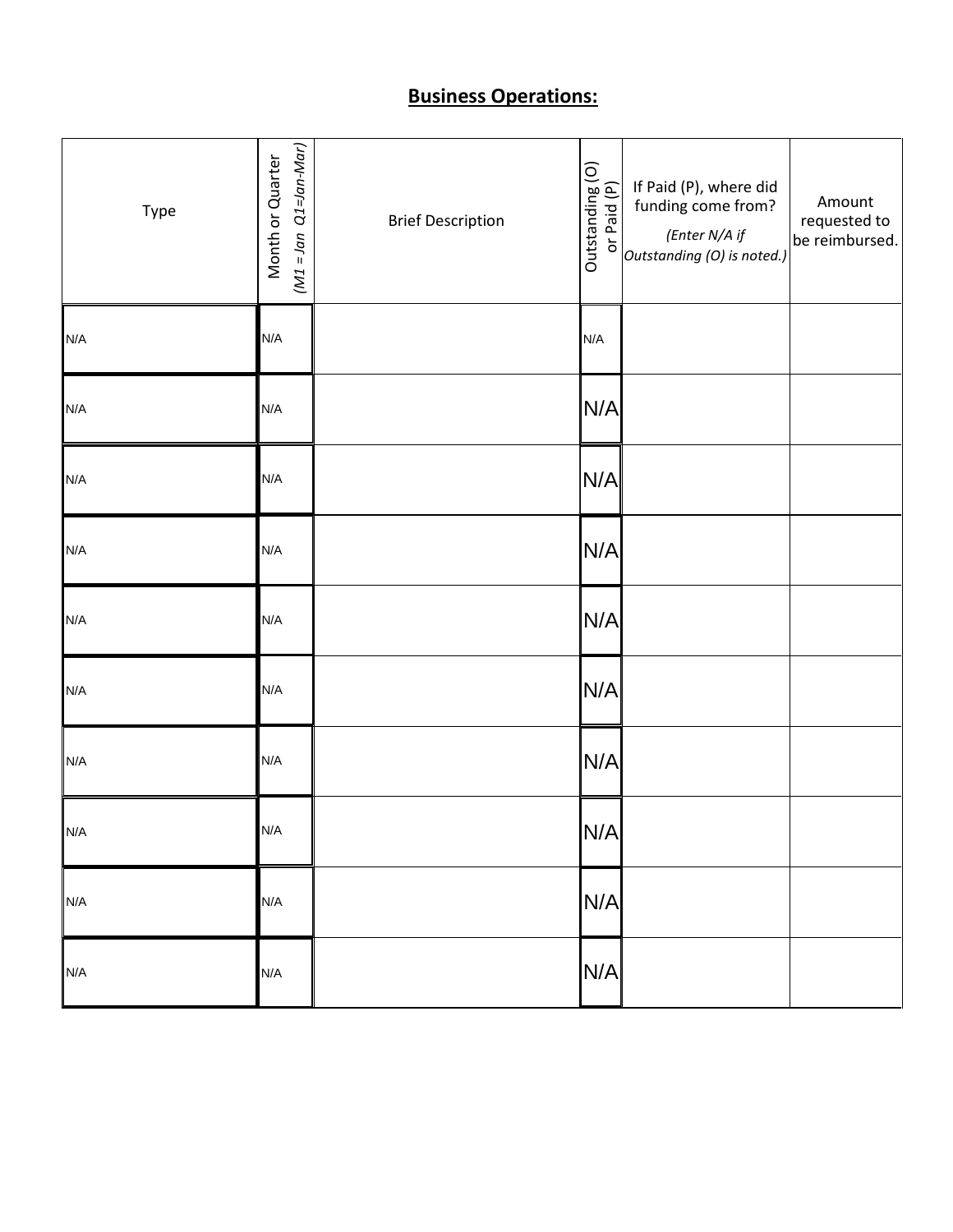## **Business Redesign or Changes for Mitigation of COVID Spread:**

| Type | $(M1 = Jan Q1 = Jan-Mar)$<br>Month or Quarter | <b>Brief Description</b> | Outstanding (O)<br>or Paid (P) | If Paid (P), where did<br>funding come from?<br>(Enter N/A if<br>Outstanding (O) is noted.) | Amount<br>requested to<br>be reimbursed. |
|------|-----------------------------------------------|--------------------------|--------------------------------|---------------------------------------------------------------------------------------------|------------------------------------------|
| N/A  | N/A                                           |                          | N/A                            |                                                                                             |                                          |
| N/A  | N/A                                           |                          | N/A                            |                                                                                             |                                          |
| N/A  | N/A                                           |                          | N/A                            |                                                                                             |                                          |
| N/A  | N/A                                           |                          | N/A                            |                                                                                             |                                          |
| N/A  | N/A                                           |                          | N/A                            |                                                                                             |                                          |
| N/A  | N/A                                           |                          | N/A                            |                                                                                             |                                          |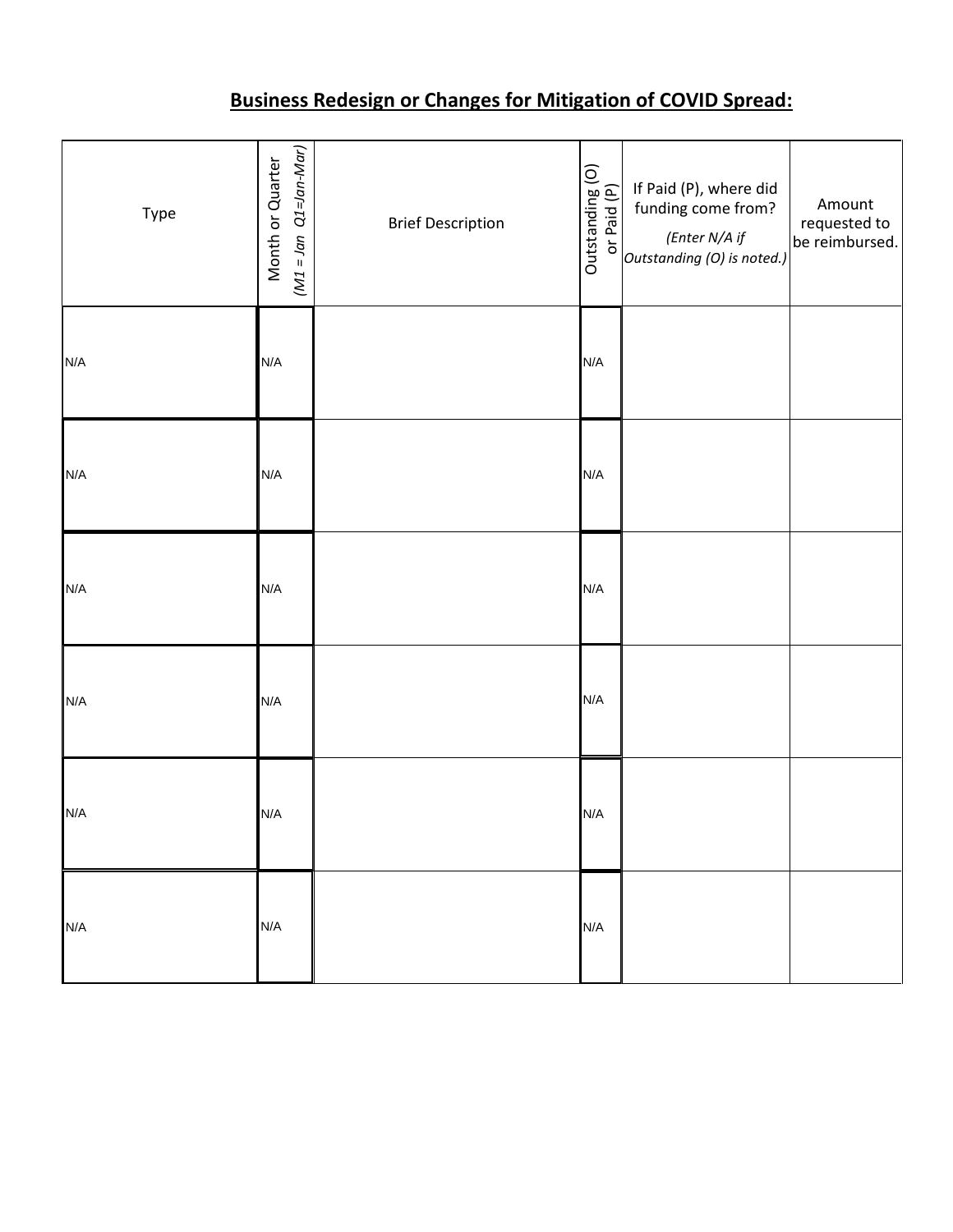### **Business Planning Services:**

| Type | $(M1 = Jan Q1=Jan-Mar)$<br>Month or Quarter | <b>Brief Description</b> |     | $\begin{array}{ c c }\n\hline\n\odot & \mbox{if Paid (P), where did}\n\hline\n\frac{\text{neg}}{\text{neg}} & \mbox{funding come from?}\n\hline\n\text{of the three-dimensional (Enter N/A if}\n\hline\n\text{outstanding (O) is noted.)}\n\hline\n\end{array}$ | Amount<br>requested to<br>be reimbursed. |
|------|---------------------------------------------|--------------------------|-----|-----------------------------------------------------------------------------------------------------------------------------------------------------------------------------------------------------------------------------------------------------------------|------------------------------------------|
| N/A  | N/A                                         |                          | N/A |                                                                                                                                                                                                                                                                 |                                          |
| N/A  | N/A                                         |                          | N/A |                                                                                                                                                                                                                                                                 |                                          |
| N/A  | N/A                                         |                          | N/A |                                                                                                                                                                                                                                                                 |                                          |
| N/A  | N/A                                         |                          | N/A |                                                                                                                                                                                                                                                                 |                                          |
| N/A  | N/A                                         |                          | N/A |                                                                                                                                                                                                                                                                 |                                          |